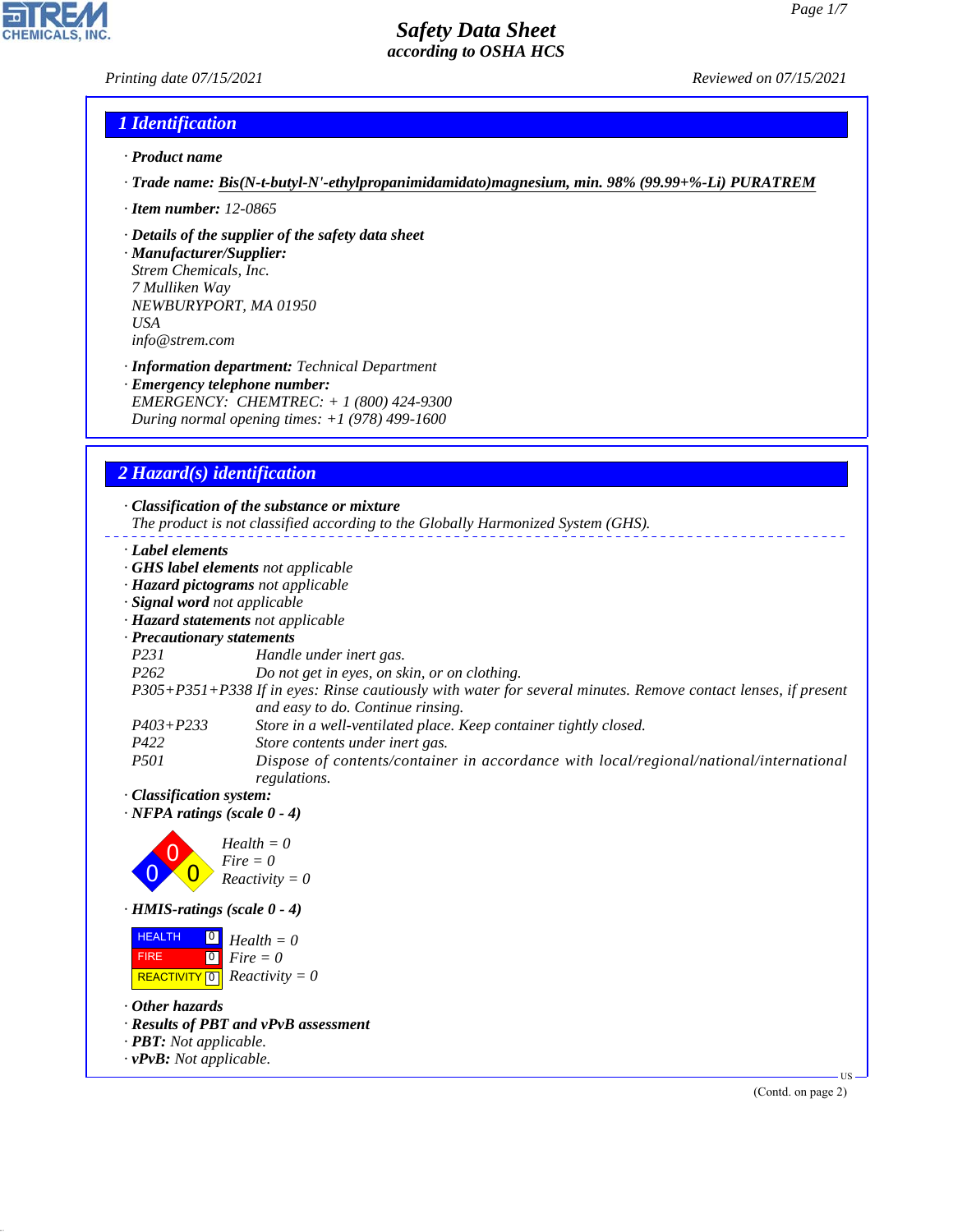*Printing date 07/15/2021 Reviewed on 07/15/2021*

*Trade name: Bis(N-t-butyl-N'-ethylpropanimidamidato)magnesium, min. 98% (99.99+%-Li) PURATREM*

(Contd. of page 1)

#### *3 Composition/information on ingredients*

- *· Chemical characterization: Mixtures*
- *· Description: Mixture of the substances listed below with nonhazardous additions.*
- *· Dangerous components: not applicable*

#### *4 First-aid measures*

- *· Description of first aid measures*
- *· General information: No special measures required.*
- *· After inhalation: Supply fresh air; consult doctor in case of complaints.*
- *· After skin contact: Generally the product does not irritate the skin.*
- *· After eye contact: Rinse opened eye for several minutes under running water. Then consult a doctor.*
- *· After swallowing: If symptoms persist consult doctor.*
- *· Information for doctor:*
- *· Most important symptoms and effects, both acute and delayed No further relevant information available.*
- *· Indication of any immediate medical attention and special treatment needed*
- *No further relevant information available.*

### *5 Fire-fighting measures*

- *· Extinguishing media*
- *· Suitable extinguishing agents: Use fire fighting measures that suit the environment.*
- *· Special hazards arising from the substance or mixture No further relevant information available.*
- *· Advice for firefighters*
- *· Protective equipment: No special measures required.*

# *6 Accidental release measures*

- *· Personal precautions, protective equipment and emergency procedures Not required.*
- *· Environmental precautions: No special measures required.*
- *· Methods and material for containment and cleaning up:*
- *Dispose contaminated material as waste according to item 13.*
- *· Reference to other sections*
- *See Section 7 for information on safe handling.*
- *See Section 8 for information on personal protection equipment.*
- *See Section 13 for disposal information.*

#### *· Protective Action Criteria for Chemicals*

*· PAC-1:*

*None of the ingredients is listed.*

*· PAC-2:*

*None of the ingredients is listed.*

*· PAC-3:*

44.1.1

*None of the ingredients is listed.*

# *7 Handling and storage*

*· Handling: Handle under inert gas.*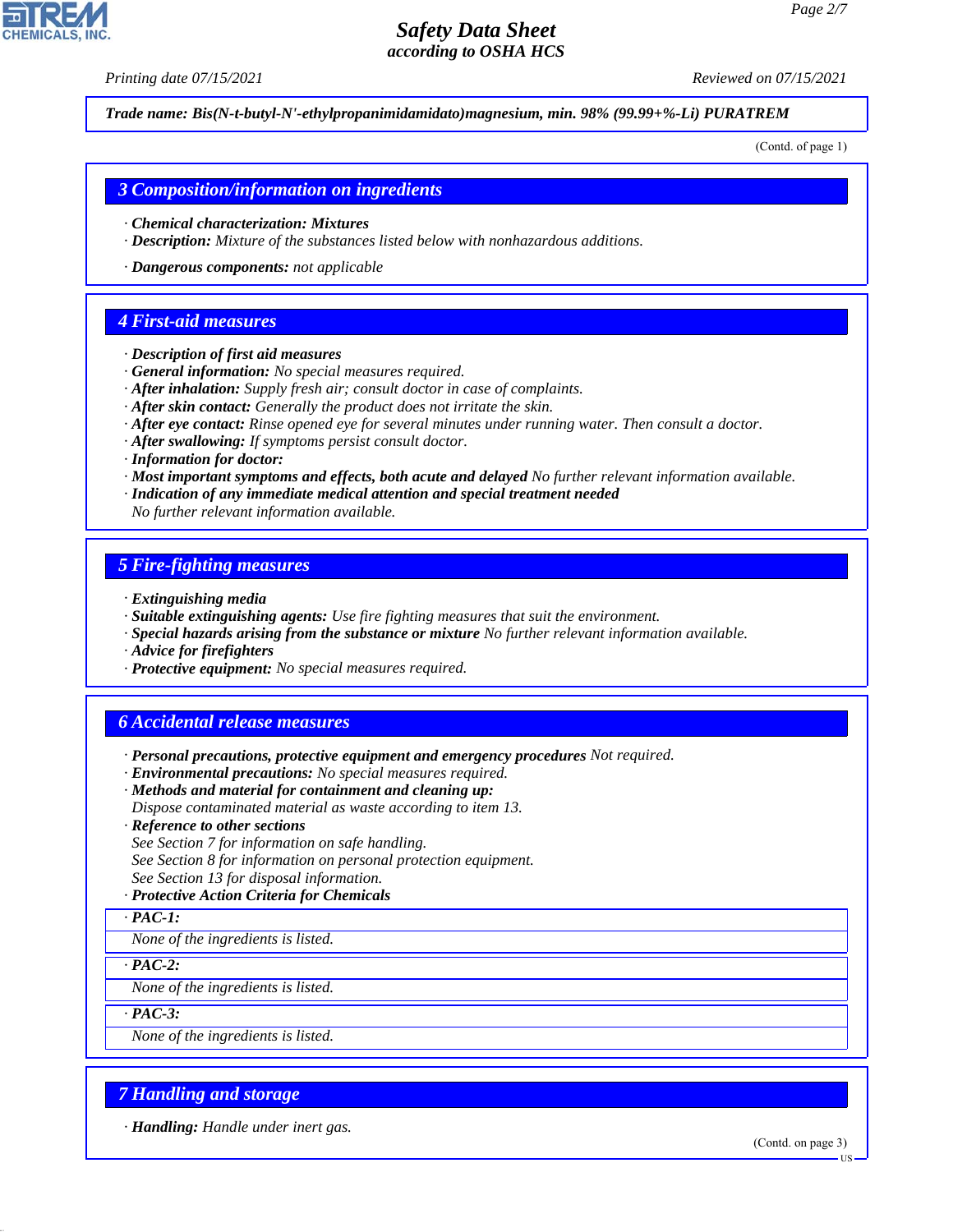#### *Printing date 07/15/2021 Reviewed on 07/15/2021*

(Contd. of page 2)

#### *Trade name: Bis(N-t-butyl-N'-ethylpropanimidamidato)magnesium, min. 98% (99.99+%-Li) PURATREM*

- *· Precautions for safe handling*
- *No special measures required.*
- *Open and handle receptacle with care.*
- *· Information about protection against explosions and fires: No special measures required.*

#### *· Conditions for safe storage, including any incompatibilities*

- *· Storage: Store contents under inert gas.*
- *· Requirements to be met by storerooms and receptacles: No special requirements.*
- *· Information about storage in one common storage facility: Not required.*
- *· Further information about storage conditions: Store in cool, dry conditions in well sealed receptacles.*
- *· Specific end use(s) No further relevant information available.*

### *8 Exposure controls/personal protection*

- *· Additional information about design of technical systems: No further data; see item 7.*
- *· Control parameters*
- *· Components with limit values that require monitoring at the workplace:*

*The product does not contain any relevant quantities of materials with critical values that have to be monitored at the workplace.*

*· Additional information: The lists that were valid during the creation were used as basis.*

*· Exposure controls*

- *· Personal protective equipment:*
- *· General protective and hygienic measures:*
- *The usual precautionary measures for handling chemicals should be followed.*
- *· Breathing equipment: Not required.*
- *· Protection of hands:*



\_S*Protective gloves*

*The glove material has to be impermeable and resistant to the product/ the substance/ the preparation. Due to missing tests no recommendation to the glove material can be given for the product/ the preparation/ the*

*chemical mixture.*

*Selection of the glove material on consideration of the penetration times, rates of diffusion and the degradation · Material of gloves*

*The selection of the suitable gloves does not only depend on the material, but also on further marks of quality and varies from manufacturer to manufacturer. As the product is a preparation of several substances, the resistance of the glove material can not be calculated in advance and has therefore to be checked prior to the application. · Penetration time of glove material*

*The exact break through time has to be found out by the manufacturer of the protective gloves and has to be observed.*

*· Eye protection: Safety glasses*

# *9 Physical and chemical properties*

- *· Information on basic physical and chemical properties*
- *· General Information*
- *· Appearance:*
- *Form: Solid*

44.1.1

*Color: Whitish*

(Contd. on page 4)

US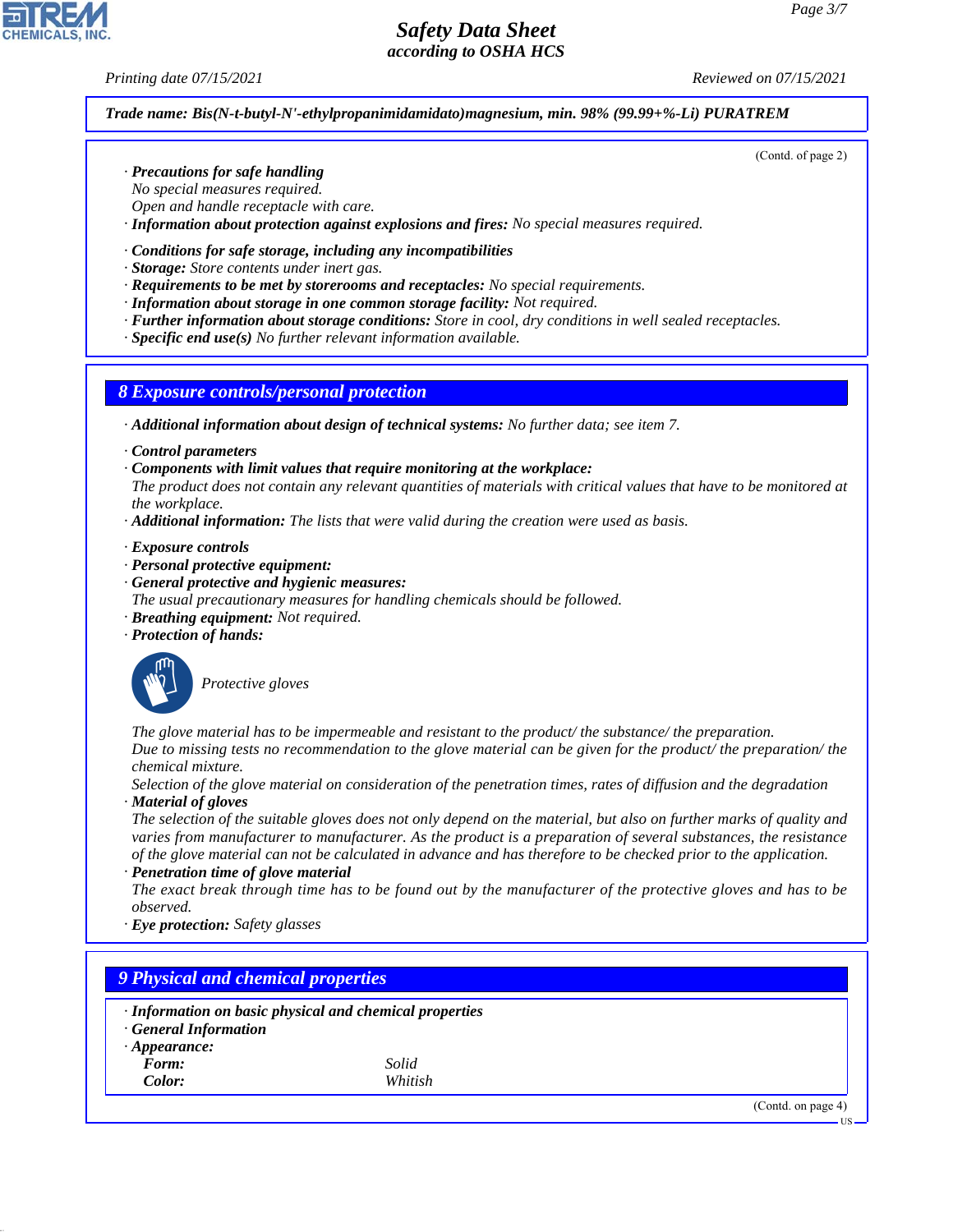*Printing date 07/15/2021 Reviewed on 07/15/2021*

# *Trade name: Bis(N-t-butyl-N'-ethylpropanimidamidato)magnesium, min. 98% (99.99+%-Li) PURATREM*

|                                                            |                                               | (Contd. of page 3) |
|------------------------------------------------------------|-----------------------------------------------|--------------------|
| $\cdot$ Odor:                                              | Characteristic                                |                    |
| · Odor threshold:                                          | Not determined.                               |                    |
| $\cdot$ pH-value:                                          | Not applicable.                               |                    |
| $\cdot$ Change in condition                                |                                               |                    |
| Melting point/Melting range:                               | Undetermined.                                 |                    |
| <b>Boiling point/Boiling range:</b>                        | Undetermined.                                 |                    |
| · Flash point:                                             | Not applicable.                               |                    |
| · Flammability (solid, gaseous):                           | Product is not flammable                      |                    |
| · Ignition temperature:                                    |                                               |                    |
| <b>Decomposition temperature:</b>                          | Not determined.                               |                    |
| · Auto igniting:                                           | Product is not selfigniting.                  |                    |
| · Danger of explosion:                                     | Product does not present an explosion hazard. |                    |
| · Explosion limits:                                        |                                               |                    |
| Lower:                                                     | Not determined.                               |                    |
| <b>Upper:</b>                                              | Not determined.                               |                    |
| · Vapor pressure:                                          | Not applicable.                               |                    |
| $\cdot$ Density:                                           | Not determined.                               |                    |
| · Relative density                                         | Not determined.                               |                    |
| · Vapor density                                            | Not applicable.                               |                    |
| $\cdot$ Evaporation rate                                   | Not applicable.                               |                    |
| · Solubility in / Miscibility with                         |                                               |                    |
| Water:                                                     | Insoluble.                                    |                    |
| · Partition coefficient (n-octanol/water): Not determined. |                                               |                    |
| · Viscosity:                                               |                                               |                    |
| Dynamic:                                                   | Not applicable.                               |                    |
| Kinematic:                                                 | Not applicable.                               |                    |
| · Solvent content:                                         |                                               |                    |
| Organic solvents:                                          | $0.0\%$                                       |                    |
| <b>VOC</b> content:                                        | 0.0 g/l / 0.00 lb/gl                          |                    |
| $\cdot$ Other information                                  | No further relevant information available.    |                    |

## *10 Stability and reactivity*

*· Reactivity No further relevant information available.*

*· Chemical stability*

44.1.1

*· Thermal decomposition / conditions to be avoided: No decomposition if used according to specifications.*

- *· Possibility of hazardous reactions No dangerous reactions known.*
- *· Conditions to avoid No further relevant information available.*
- *· Incompatible materials: No further relevant information available.*

*· Hazardous decomposition products: No dangerous decomposition products known.*

(Contd. on page 5)

US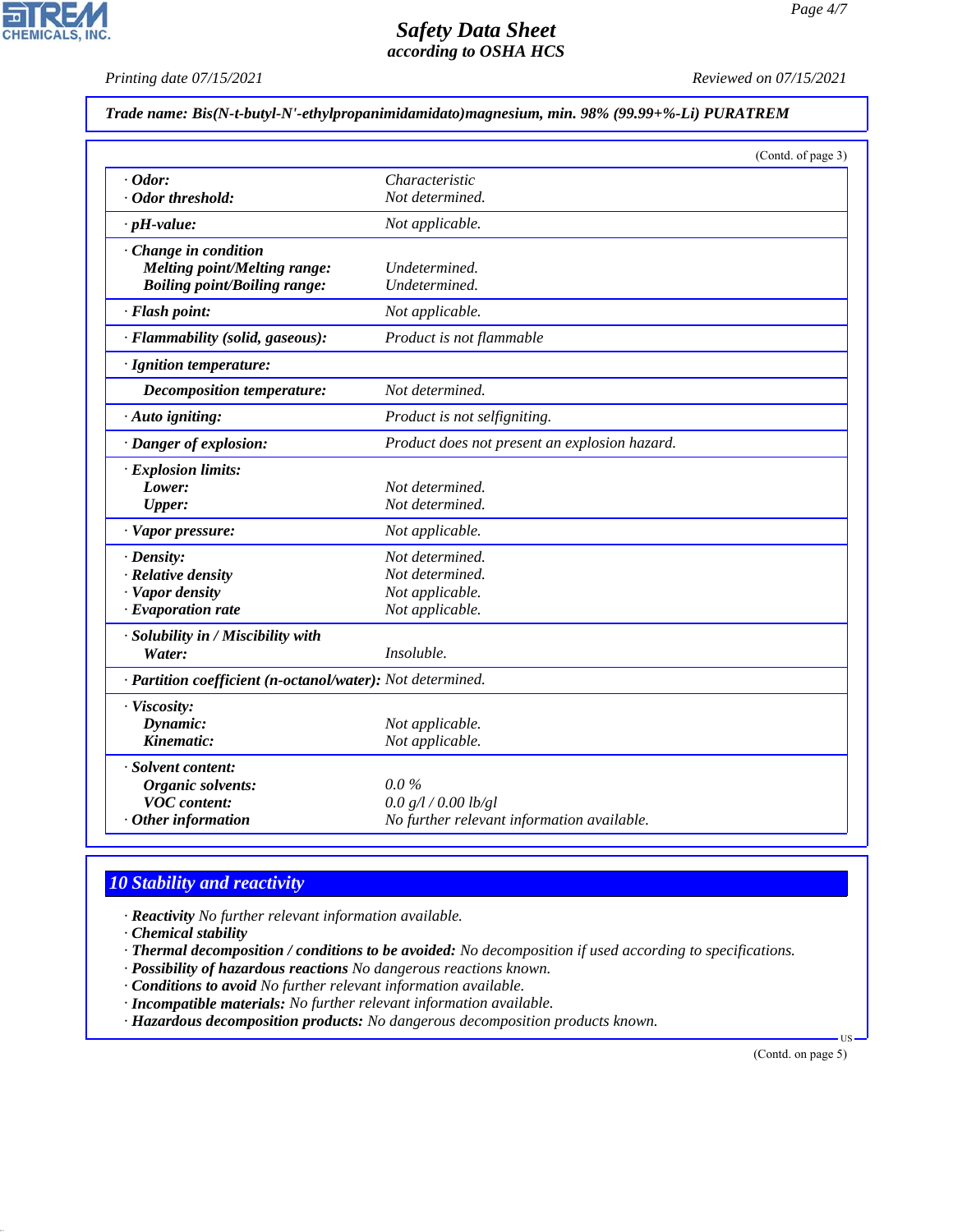*Printing date 07/15/2021 Reviewed on 07/15/2021*

*Trade name: Bis(N-t-butyl-N'-ethylpropanimidamidato)magnesium, min. 98% (99.99+%-Li) PURATREM*

(Contd. of page 4)

## *11 Toxicological information*

- *· Information on toxicological effects*
- *· Acute toxicity:*
- *· Primary irritant effect:*
- *· on the skin: No irritant effect.*
- *· on the eye: No irritating effect.*
- *· Sensitization: No sensitizing effects known.*
- *· Additional toxicological information:*

*The product is not subject to classification according to internally approved calculation methods for preparations:*

*When used and handled according to specifications, the product does not have any harmful effects according to our experience and the information provided to us.*

#### *· Carcinogenic categories*

*· IARC (International Agency for Research on Cancer)*

*None of the ingredients is listed.*

*· NTP (National Toxicology Program)*

*None of the ingredients is listed.*

*· OSHA-Ca (Occupational Safety & Health Administration)*

*None of the ingredients is listed.*

## *12 Ecological information*

- *· Toxicity*
- *· Aquatic toxicity: No further relevant information available.*
- *· Persistence and degradability No further relevant information available.*
- *· Behavior in environmental systems:*
- *· Bioaccumulative potential No further relevant information available.*
- *· Mobility in soil No further relevant information available.*
- *· Additional ecological information:*
- *· General notes: Not known to be hazardous to water.*
- *· Results of PBT and vPvB assessment*
- *· PBT: Not applicable.*
- *· vPvB: Not applicable.*
- *· Other adverse effects No further relevant information available.*

# *13 Disposal considerations*

- *· Waste treatment methods*
- *· Recommendation: Disposal must be made according to official regulations.*
- *· Uncleaned packagings:*
- *· Recommendation: Disposal must be made according to official regulations.*

# *14 Transport information*

*· UN-Number*

44.1.1

*· DOT, ADN, IMDG, IATA not regulated*

(Contd. on page 6)



US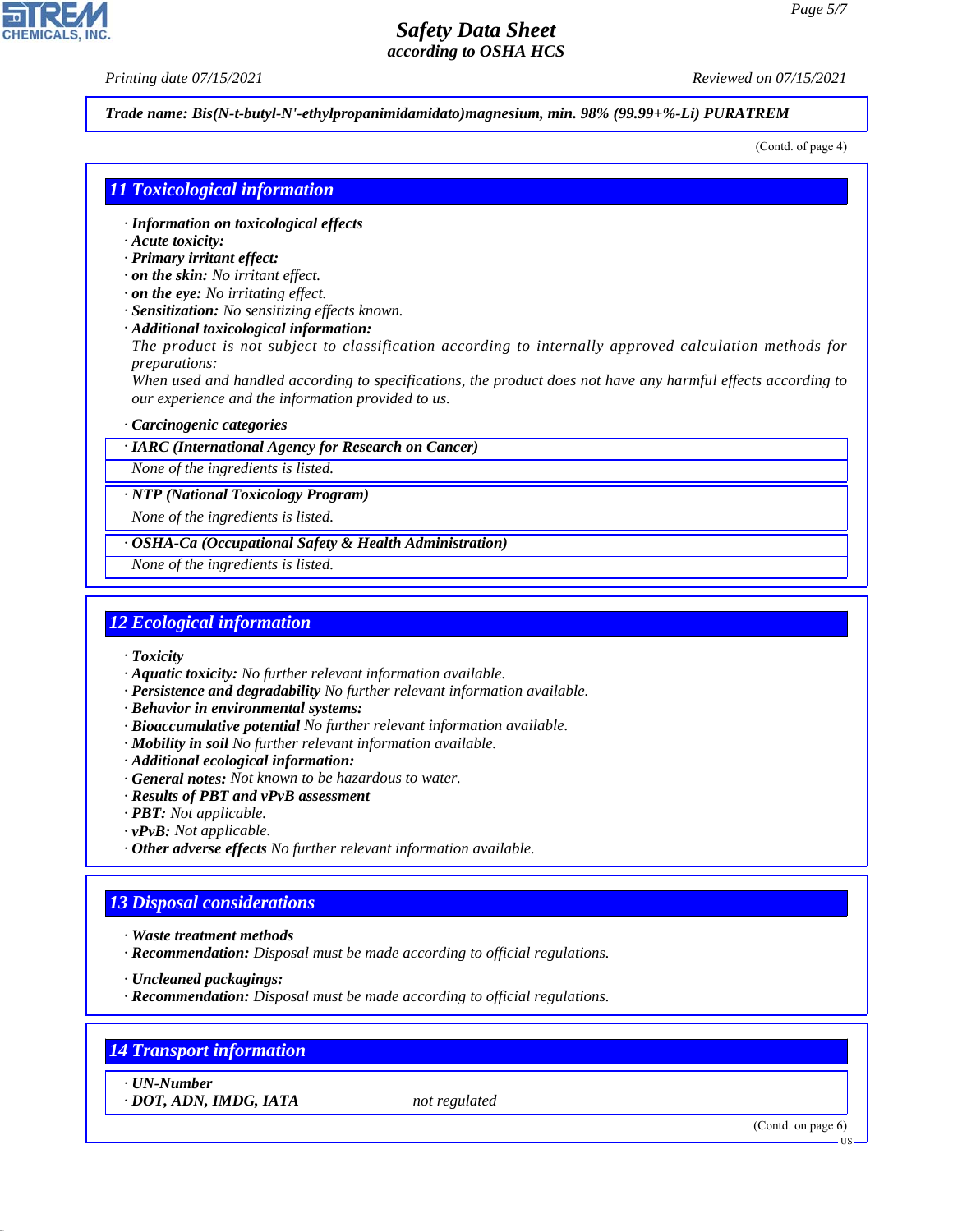**CHEMICALS, INC.** 

*Printing date 07/15/2021 Reviewed on 07/15/2021*

*Trade name: Bis(N-t-butyl-N'-ethylpropanimidamidato)magnesium, min. 98% (99.99+%-Li) PURATREM*

|                                                                                     |                 | (Contd. of page 5) |
|-------------------------------------------------------------------------------------|-----------------|--------------------|
| · UN proper shipping name<br>· DOT, ADN, IMDG, IATA                                 | not regulated   |                    |
| · Transport hazard class(es)                                                        |                 |                    |
| · DOT, ADN, IMDG, IATA<br>· Class                                                   | not regulated   |                    |
| · Packing group<br>· DOT, IMDG, IATA                                                | not regulated   |                    |
| · Environmental hazards:                                                            | Not applicable. |                    |
| · Special precautions for user                                                      | Not applicable. |                    |
| · Transport in bulk according to Annex II of<br><b>MARPOL73/78 and the IBC Code</b> | Not applicable. |                    |
| · UN "Model Regulation":                                                            | not regulated   |                    |

# *15 Regulatory information*

*· Safety, health and environmental regulations/legislation specific for the substance or mixture · Sara*

*· Section 355 (extremely hazardous substances):*

*None of the ingredients is listed.*

*· Section 313 (Specific toxic chemical listings):*

*None of the ingredients is listed.*

*· TSCA (Toxic Substances Control Act):*

*None of the ingredients is listed.*

*· Proposition 65*

*· Chemicals known to cause cancer:*

*None of the ingredients is listed.*

*· Chemicals known to cause reproductive toxicity for females:*

*None of the ingredients is listed.*

*· Chemicals known to cause reproductive toxicity for males:*

*None of the ingredients is listed.*

*· Chemicals known to cause developmental toxicity:*

*None of the ingredients is listed.*

*· Carcinogenic categories*

*· EPA (Environmental Protection Agency)*

*None of the ingredients is listed.*

*· TLV (Threshold Limit Value established by ACGIH)*

*None of the ingredients is listed.*

*· NIOSH-Ca (National Institute for Occupational Safety and Health)*

*None of the ingredients is listed.*

*· GHS label elements not applicable*

*· Hazard pictograms not applicable*

*· Signal word not applicable*

44.1.1

(Contd. on page 7)

**HS**